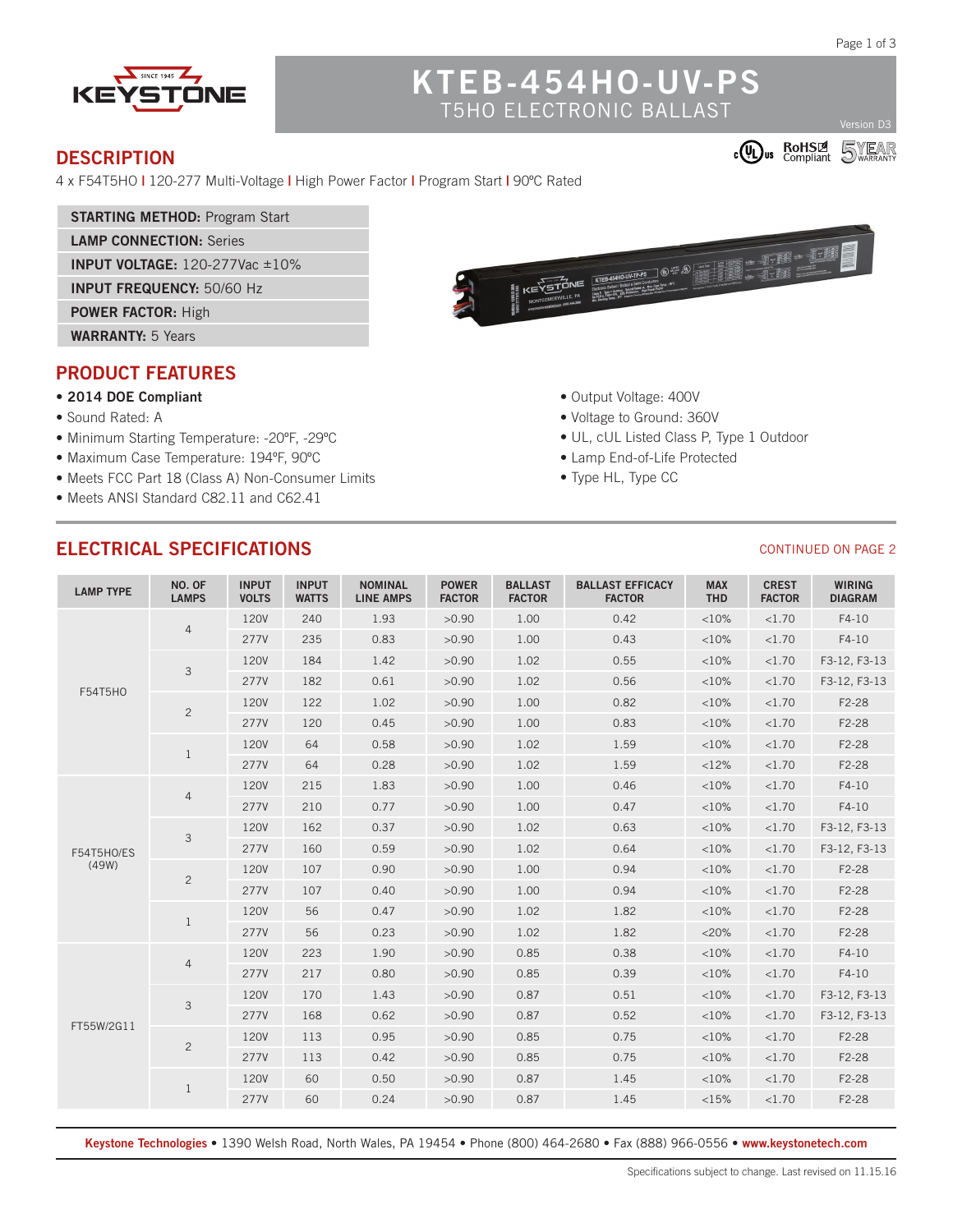

# **KTEB-454HO-UV-PS** T5HO ELECTRONIC BALLAST

CONTINUED FROM PAGE 1

## **ELECTRICAL SPECIFICATIONS**

| <b>LAMP TYPE</b> | NO. OF<br><b>LAMPS</b> | <b>INPUT</b><br><b>VOLTS</b> | <b>INPUT</b><br><b>WATTS</b> | <b>NOMINAL</b><br><b>LINE AMPS</b> | <b>POWER</b><br><b>FACTOR</b> | <b>BALLAST</b><br><b>FACTOR</b> | <b>BALLAST EFFICACY</b><br><b>FACTOR</b> | <b>MAX</b><br><b>THD</b> | <b>CREST</b><br><b>FACTOR</b> | <b>WIRING</b><br><b>DIAGRAM</b> |
|------------------|------------------------|------------------------------|------------------------------|------------------------------------|-------------------------------|---------------------------------|------------------------------------------|--------------------------|-------------------------------|---------------------------------|
| FT50W/2G11       | $\overline{4}$         | <b>120V</b>                  | 240                          | 2.00                               | >0.90                         | 1.08                            | 0.45                                     | <10%                     | <1.70                         | $F4-10$                         |
|                  |                        | 277V                         | 235                          | 0.85                               | >0.90                         | 1.08                            | 0.46                                     | <10%                     | <1.70                         | $F4-10$                         |
|                  | 3                      | <b>120V</b>                  | 182                          | 1.52                               | >0.90                         | 1.10                            | 0.60                                     | <10%                     | <1.70                         | F3-12, F3-13                    |
|                  |                        | 277V                         | 179                          | 0.66                               | >0.90                         | 1.10                            | 0.61                                     | <10%                     | <1.70                         | F3-12, F3-13                    |
|                  | $\overline{2}$         | <b>120V</b>                  | 120                          | 1.00                               | >0.90                         | 1.08                            | 0.90                                     | <10%                     | <1.70                         | F2-28                           |
|                  |                        | <b>277V</b>                  | 119                          | 0.44                               | >0.90                         | 1.08                            | 0.91                                     | <10%                     | <1.70                         | F2-28                           |
|                  | $\mathbf{1}$           | 120V                         | 63                           | 0.53                               | >0.90                         | 1.10                            | 1.75                                     | <10%                     | <1.70                         | F2-28                           |
|                  |                        | <b>277V</b>                  | 63                           | 0.25                               | >0.90                         | 1.10                            | 1.75                                     | <15%                     | <1.70                         | F2-28                           |
| FT36W/2G11       | $\overline{4}$         | <b>120V</b>                  | 165                          | 1.39                               | >0.90                         | 1.08                            | 0.66                                     | <10%                     | <1.70                         | $F4-10$                         |
|                  |                        | <b>277V</b>                  | 165                          | 0.61                               | >0.90                         | 1.08                            | 0.66                                     | <10%                     | <1.70                         | $F4-10$                         |
|                  | 3                      | <b>120V</b>                  | 126                          | 1.06                               | >0.90                         | 1.10                            | 0.87                                     | <10%                     | <1.70                         | F3-12, F3-13                    |
|                  |                        | <b>277V</b>                  | 126                          | 0.47                               | >0.90                         | 1.10                            | 0.87                                     | <10%                     | <1.70                         | F3-12, F3-13                    |
|                  | $\overline{c}$         | <b>120V</b>                  | 86                           | 0.72                               | >0.90                         | 1.08                            | 1.26                                     | <10%                     | <1.70                         | F2-28                           |
|                  |                        | 277V                         | 86                           | 0.33                               | >0.90                         | 1.08                            | 1.26                                     | <12%                     | <1.70                         | F2-28                           |
| F58T8            | $\overline{4}$         | <b>120V</b>                  | 221                          | 1.89                               | >0.90                         | 1.03                            | 0.47                                     | <10%                     | < 1.70                        | $F4-10$                         |
|                  |                        | <b>277V</b>                  | 217                          | 0.80                               | >0.90                         | 1.03                            | 0.48                                     | <10%                     | < 1.70                        | $F4-10$                         |
|                  | 3                      | <b>120V</b>                  | 167                          | 1.40                               | >0.90                         | 1.05                            | 0.63                                     | <10%                     | <1.70                         | F3-12, F3-13                    |
|                  |                        | <b>277V</b>                  | 164                          | 0.60                               | >0.90                         | 1.05                            | 0.64                                     | <10%                     | <1.70                         | F3-12, F3-13                    |
|                  | $\overline{c}$         | <b>120V</b>                  | 110                          | 0.93                               | >0.90                         | 1.03                            | 0.94                                     | <10%                     | <1.70                         | F2-28                           |
|                  |                        | 277V                         | 110                          | 0.41                               | >0.90                         | 1.03                            | 0.94                                     | <10%                     | < 1.70                        | F2-28                           |
|                  | 1                      | <b>120V</b>                  | 57                           | 0.48                               | >0.90                         | 1.05                            | 1.84                                     | <10%                     | <1.70                         | F2-28                           |
|                  |                        | 277V                         | 57                           | 0.23                               | >0.90                         | 1.05                            | 1.84                                     | $<20\%$                  | <1.70                         | F2-28                           |

## **PHYSICAL SPECIFICATIONS**



#### **CASE DIMENSIONS STANDARD LEAD LENGTHS\***

| <b>BLACK</b>      | 25" |
|-------------------|-----|
| <b>WHITE</b>      | 25" |
| <b>GRAY</b>       | 25" |
| <b>BLUE</b>       | 25" |
| <b>BLUE/WHITE</b> | 25" |
| <b>RED</b>        | 25" |
| <b>RED/WHITE</b>  | 25" |
| <b>YELLOW</b>     | 50" |
| <b>ORANGE</b>     | 50" |
|                   |     |

Lead wires are 18 AWG 105 C/600V, solid copper.

**CASE MATERIAL:** Steel

\*Consult Keystone for special lead length requirements.